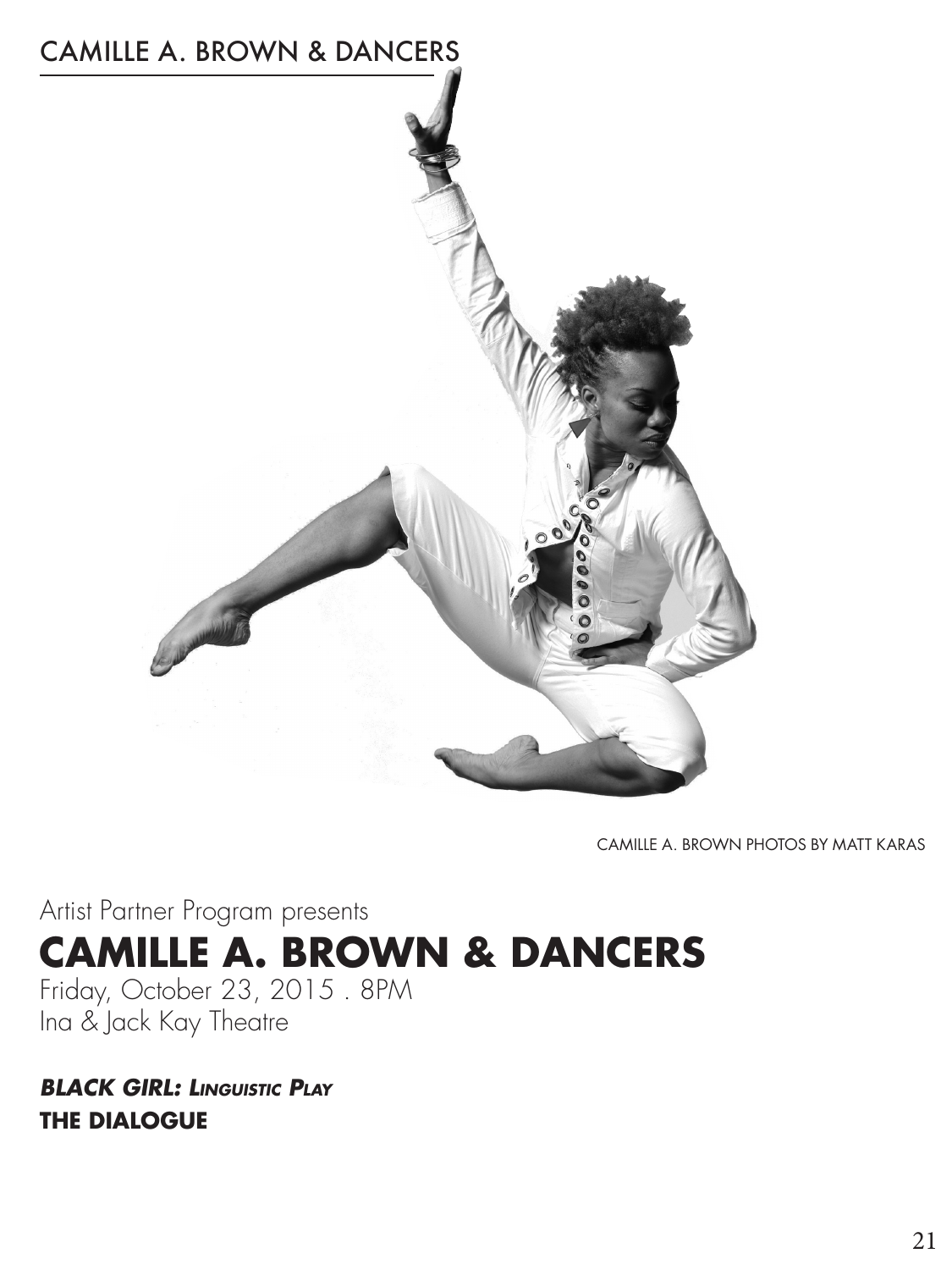#### *BLACK GIRL: Linguistic Play* (2015)

Directed and Choreographed by Camille A. Brown in collaboration with the women of CABD Performers: Beatrice Capote, Catherine Foster, Fana Fraser, Mora-Amina Parker, Yusha-Marie Sorzano and Camille A. Brown Pianist: Scott Patterson Electric Bassist: Tracy Wormworth Music: Original compositions "Back in the day," "All Grownt up," "Beautiful memories" by Scott Patterson "Jump!," "She Fast," "Tender" by Tracy Wormworth "Everything In Its Right Place" by Radiohead - Rendition by Scott Patterson and Tracy Wormworth Handclap/Nursery Rhymes: Miss Mary Mack, Miss Susie Had a Steamboat and Green Sally Production Stage Manager: Robert McIntyre Dramaturgs: Daniel Banks, Kamilah Forbes and Talvin Wilks Lighting Design: Burke Wilmore Lighting Supervisor/Master Electrician: Michael Cole Sound Design: Sam Crawford Set Design: Elizabeth C. Nelson Costume Design Contributors: Zulema Griffin, Carolyn Meckha Cherry, Mayte Natalio and Catherine Foster Tap Coaches: Shaune Johnson and Marshall Davis

This performance will last approximately **1 hour and 20 minutes with no intermission**.

Video or audio recording of the production is strictly prohibited.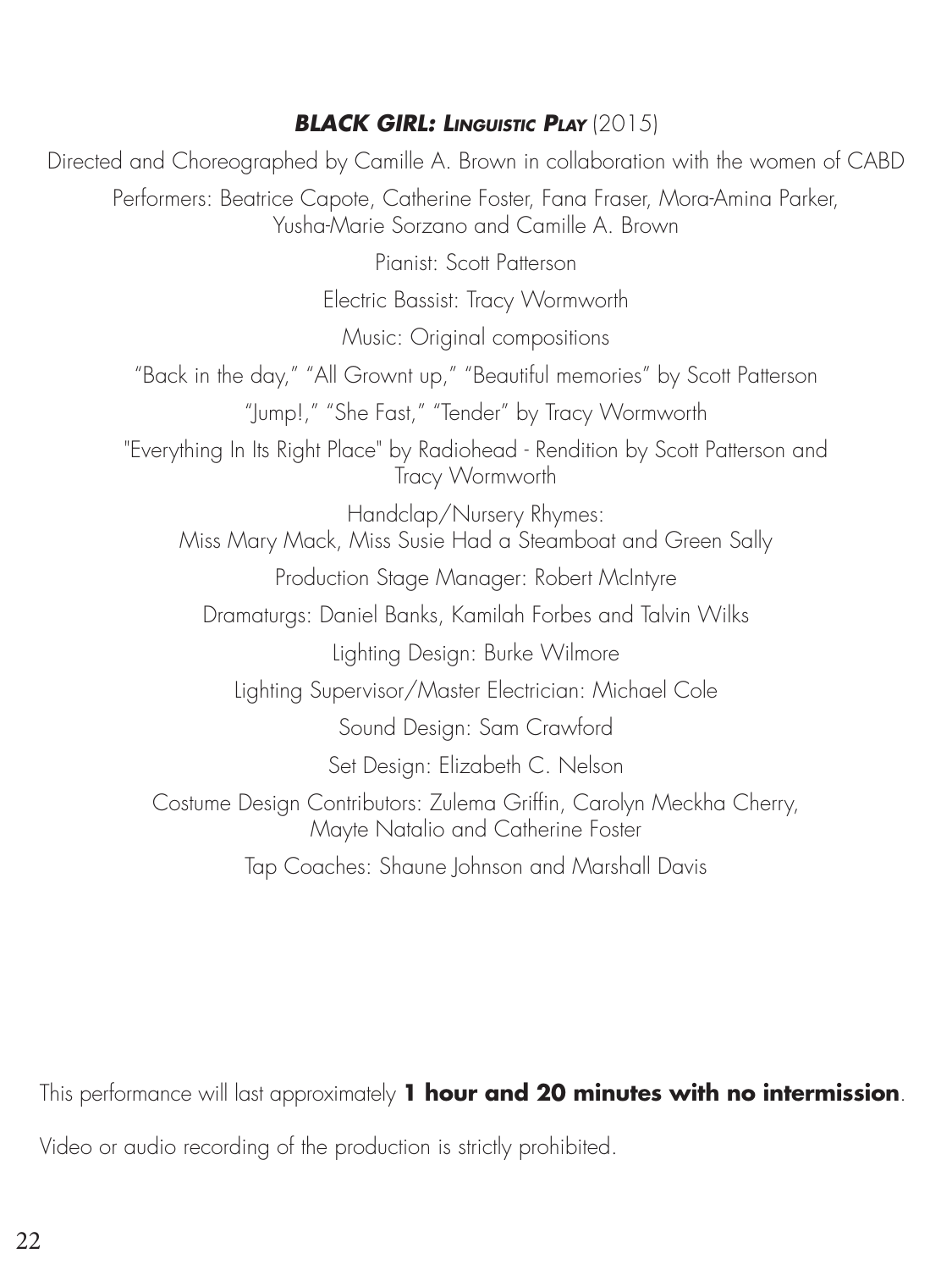#### CAMILLE A. BROWN & DANCERS: PROGRAM NOTES

*BLACK GIRL: Linguistic Play* reveals the complexity of carving out a self-defined identity as a Black female in urban American culture. In a society where Black women are often only portrayed in terms of their strength, resiliency or trauma, this work seeks to interrogate these narratives by representing a nuanced spectrum of Black womanhood in a racially and politically charged world.

With original music compositions (live music by pianist, Scott Patterson and electric bassist, Tracy Wormworth), Brown uses the rhythmic play of African American dance vernacular including social dancing, double dutch, steppin', tap, Juba, ring shout and gesture as the Black woman's domain to evoke childhood memories of self-discovery. From play to protest the performers come into their identities, from childhood innocence to girlhood awareness to maturity — all the while shaped by their environments, the bonds of sisterhood and society at large.

*The creation and presentation of* BLACK GIRL: Linguistic Play *is supported by the New England Foundation for the Arts' National Dance Project with lead funding provided by the Doris Duke Charitable Foundation and The Andrew W. Mellon Foundation, with additional support from the Community Connections*  Fund of the MetLife Foundation and the National *Endowment for the Arts. Major support for this new work also comes from the MAP Fund, primarily supported by the Doris Duke Charitable Foundation with additional funds from The Andrew W. Mellon Foundation; Engaging Dance Audiences administered by Dance/USA and made possible with generous funding from the Doris Duke Charitable Foundation; a Jerome Foundation 50th Anniversary Grant; New York State Council on the Arts with the support of Governor Andrew Cuomo and the New York State Legislature; Harkness Foundation for Dance; and a 2014 New York City Center Choreography Fellowship.* 

*This work was commissioned by DANCECleveland through a 2014 Joyce Award from the Joyce Foundation, The Clarice Smith Performing Arts Center at The University of Maryland, Juniata Presents and Juniata College. It was developed, in part, during a residency at Baryshnikov Arts Center, New York, NY awarded through the Princess Grace Foundation–USA Works in Progress residency program; a creative residency at The Yard, The Flynn Center and the Wesleyan Center for the Arts; a technical residency at Juniata College in Huntington, PA; a residency at New York City Center; and a residency at Newcomb Dance Program, Tulane University Department of Theatre and Dance.*

#### *The Dialogue*

Since 2012, "The Dialogue" has become a signature of Camille A. Brown & Dancers performance experience that provides an opportunity for open discussion between the artists and audience about the work of the Company. Facilitated by a scholar or collaborator, it is a verbal extension of the work that creates a safe space for artists and audience members to decompress together — exchanging immediate thoughts and reactions.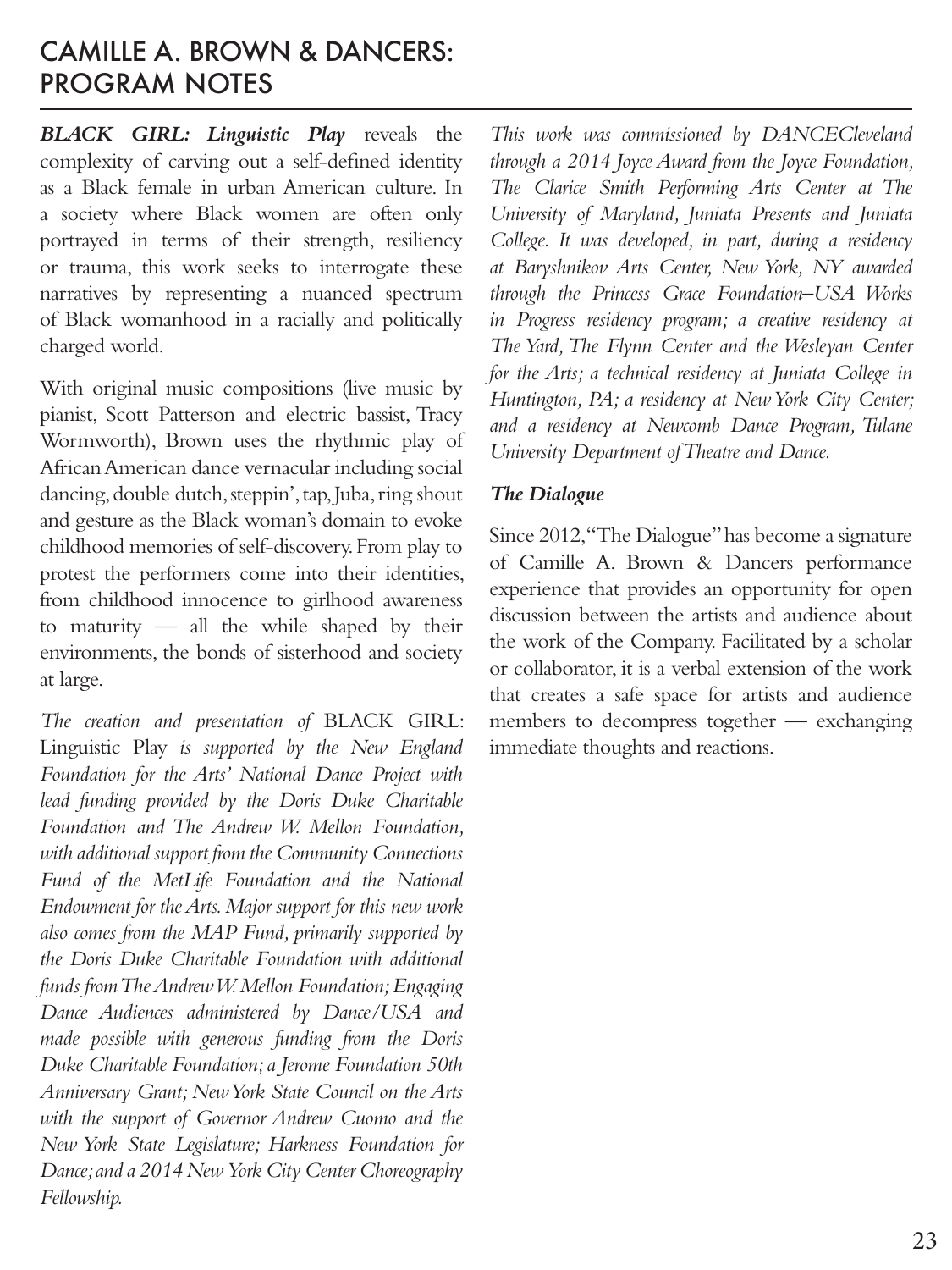## CAMILLE A. BROWN & DANCERS: ABOUT THE ARTISTS

Recognized for its introspective approach to cultural themes through visceral movement and sociopolitical dialogues, **Camille A. Brown & Dancers** soar through history like a whirlwind. Known for high theatricality, gutsy moves and virtuosic musicality, the Company's work explores a range of themes with an eye on the past and present. Making a personal claim on history, Camille A. Brown leads her dancers through excavations of ancestral stories, both timeless and traditional, as well as immediate contemporary issues. The work is strongly character based, expressing each choreographic topic by building from little moments to model a filmic sensibility. Theatre, poetry, visual art and music of all genres merge to inject each performance with energy and urgency. www.camilleabrown.org.

**Camille A. Brown** is recognized for her daring yet introspective approach to cultural themes through masterful storytelling and political dialogues. She is a 2015 Doris Duke Artist Award Recipient, 2015 TED Fellow, 2014 Bessie Award Winner for "Outstanding Production" (Mr. TOL E. R*A*nc*E*), two-time Princess Grace Award Winner (Choreography & Works in Progress Residency), two-time recipient of NEFA's National Dance Project: Production Grant, 2015 MAP Fund Grantee, 2015 Engaging Dance Audiences Grant Recipient, 2014 Joyce Award recipient with DANCECleveland, a Jerome Foundation 50th Anniversary Grantee and a 2014 New York City Center Choreography Fellow, just to name a few.

Her theatre credits include the Broadway revival of *A Streetcar Named Desire* (2012), *Fortress of Solitude*  (The Public Theater, Lucille Lortel Award Nominee for Choreography), *Stagger Lee* (DTC), Katori Hall's *Blood Quilt* (Arena Stage), Jonathan Larson's *tick, tick...BOOM!* (City Center's Encores!) starring Lin-Manuel Miranda, Shakespeare's *The Winter's Tale* (Regional), Marcus Gardley's *The BOX: A Black Comedy* and *Galois* at the New Ohio Theatre.

She has created works for Alvin Ailey American Dance Theater, Philadanco!, Complexions, Urban Bush Women, Ballet Memphis and Hubbard Street II. Brown danced with Ronald K. Brown/ Evidence from 2001–2007 and was a guest with Rennie Harris/Puremovement, and a guest artist for the Alvin Ailey American Dance Theater in her work, *The Groove To Nobody's Business*, set for the Company during their 2008 season and Judith Jamison's Celebration in 2011.

In 2014 Brown founded two initiatives: *The Gathering*, an annual open forum for intergenerational Black female artists to advocate for greater cultural equity and acknowledgment in the contemporary dance world; and *BLACK GIRL SPECTRUM*, a multifaceted community engagement initiative that seeks to amplify the cultural and creative empowerment of Black girls and women through dance, dialogue and popular education tools. This past summer, Brown co-directed The School of Jacob's Pillow's new program, *Social Dances: Jazz to Hip Hop*, with Moncell Durden and was featured on the cover of the 2015 August edition of *Dance Teacher Magazine*.

**Beatrice Capote** began her dance training at Amaryllis Dance Academy and Alvin Ailey American Dance Center, where she was chosen to perform *Wade in the Water* from Alvin Ailey's *Revelation* repertoire and was also featured in the book *Attitude*. Capote has performed with companies and choreographers such as INSPIRIT, a dance company, Maverick Dance Experience, The Wells Performance Project, Areytos Performance Works, Earl Mosley, Matthew Rushing, Antonio Brown and Kyle Abraham/Abraham. In.Motion. She has choreographed and performed her solo work in various venues such as WestFest Dance Festival, Bronx Academy of Arts and Dance (BAAD) and Pregones Theatre. Currently, she is on faculty at The Ailey School, Joffrey Ballet School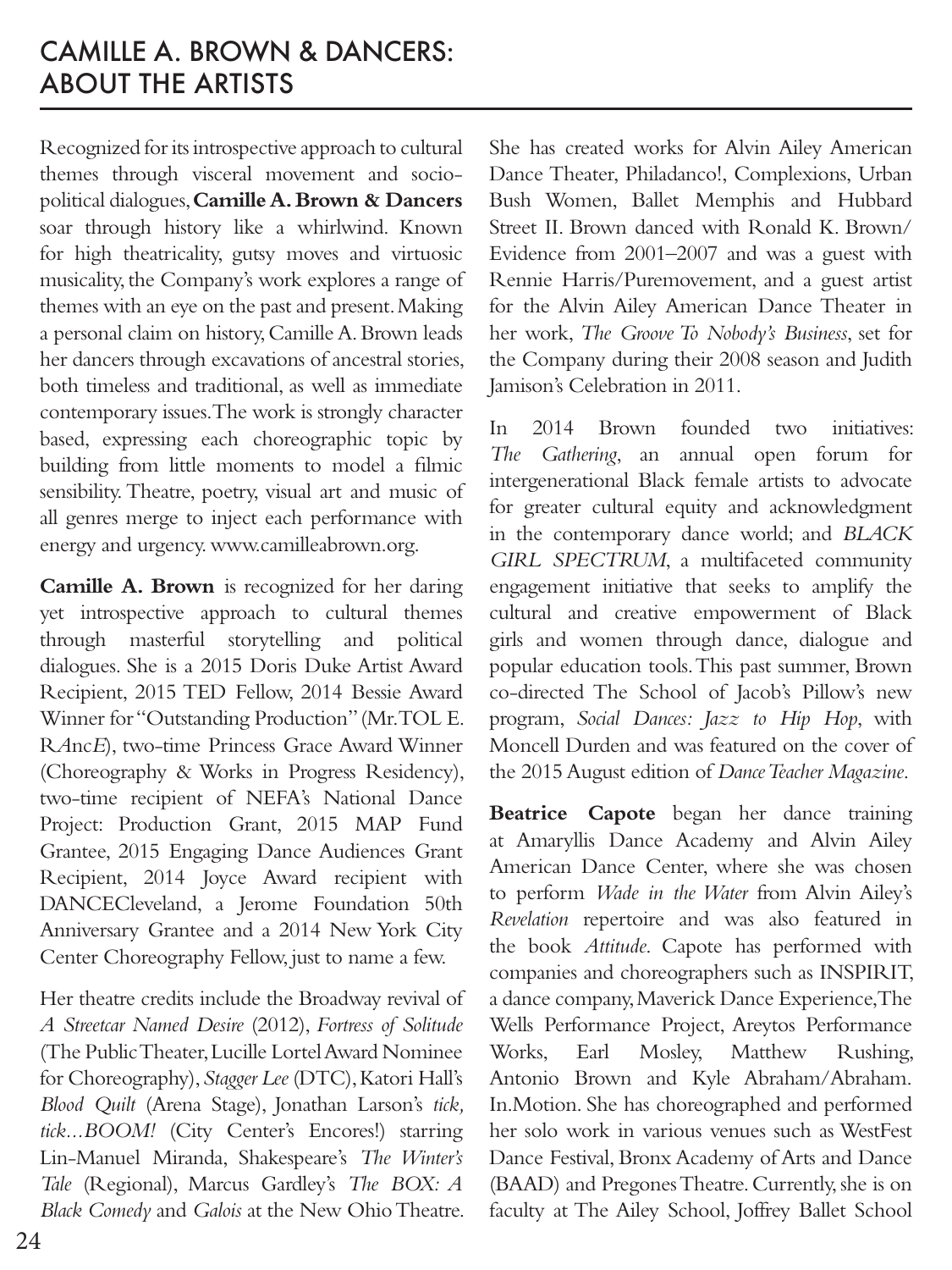and Montclair State University. Capote is a graduate of the University of North Carolina School of the Arts and Montclair State University.

**Catherine Foster** is from Washington DC. Training: DC Youth Ensemble (DCYE), Baltimore School for the Arts, Alvin Ailey American Dance Center. Awards: National Arts Recognition (2nd place) and a recipient of the Astaire Award for Best Broadway Female Ensemble. She has worked with and performed the works of noted choreographers/ companies such as Kevin "Iega" Jeff, Hinton Battle, Darrell Grand Moultrie, The Fred Benjamin Dance Company and Forces of Nature. Recording artists: Alicia Keys, The Roots, Jazmine Sullivan and Angelique Kidjo. Broadway/Tour: *FELA!*  (Original Cast) produced by Jay Z and Will Smith. Foster thanks her ancestors and loved ones for her success and guidance!!!

**Fana Fraser**, a native of Trinidad and Tobago, discovered her love for dance at The Caribbean School of Dancing. She is an honors graduate of the Ailey/Fordham BFA Dance program and has performed with Ailey II, Sidra Bell Dance NY, The Francesca Harper Project, Oui Danse and The Metropolitan Opera. Fraser has also worked as a rehearsal assistant for Darrell Grand Moultrie, with Andrea Miller in the Hermès *All About Women* 2014 New York production, and in collaboration with Ryan McNamara for Performa 13 and Art Basel Miami 2014. As a teaching artist, Fraser is a Licensed Gyrotonic® Instructor, a faculty member at Purelements in Brooklyn and a member of the Notes in Motion Outreach Dance Theatre in residency at New York City public schools. Fraser joined Camille A. Brown & Dancers in 2013.

**Mora-Amina Parker** is a native of San Francisco, California, and is a graduate from San Francisco School of the Arts. She has had the fortune of performing with various dance companies, such as Savage Jazz Dance Company, Robert Moses' Kin, Danco' 2, Dallas Black Dance Theater, Jeanne Ruddy Dance and Philadanco!. During her career

she has had the express pleasure of working with Alonzo King, Jawole Willa Jo Zollar, Ronald K. Brown, Christopher L. Huggins, Donald Bryd, Talley Beatty, Fred Benjamin and Carmen de Lavallade. Along with her passion for dance, Parker is a certified classical Pilates instructor. This is her sixth year working with Camille A. Brown & Dancers.

**Yusha-Marie Sorzano** is originally from Trinidad. She received her primary instruction from New World School of the Arts, Thomas Armour Youth Ballet and the Dance Theatre of Harlem. A graduate of the Ailey/Fordham BFA Program, she went on to join Ailey II, Complexions Contemporary Ballet, The Alvin Ailey American Dance Theater, Morphoses, TU Dance and BODYTRAFFIC. Additionally, she has performed as a guest artist with Benjamin Millipied's LA Dance Project. Sorzano has performed in principal roles with the Ailey Company and in a wide variety of concert works, including noted choreographers Ulysses Dove, Hofesh Shechter and Kyle Abraham. This is Sorzano's first year with Camille A. Brown & Dancers.

**Scott Patterson** is a pianist and composer of incomparable talent. *Pittsburgh Tribune-Review* describes Patterson's playing as "a masterly blend of virtuosity, singing style and beautiful voicing." Patterson studied under Richard Fields at the University of Cincinnati's College-Conservatory of Music and Phillip Kawin at the Manhattan School of Music. In 2013 Patterson served as music director for the Williamstown Theatre Festival's Fellowship Project, *Loving v. Virginia*. He also played the role of Chorus in the Forum Theatre's production of *Clementine in the Lower 9* by Dan Dietz and served as the music director. Patterson's sci-fi musical, *Ebon Kojo: The Last Tribe,* will premiere at the Charm City Fringe Festival this November in Baltimore, Maryland! http://www.afrohouse.org.

**Tracy Wormworth** is a world-renowned bass guitarist in the music and television industry. Her touring and recording experience includes Roberta Flack, Phyllis Hyman, Sting, Joan Osborne, The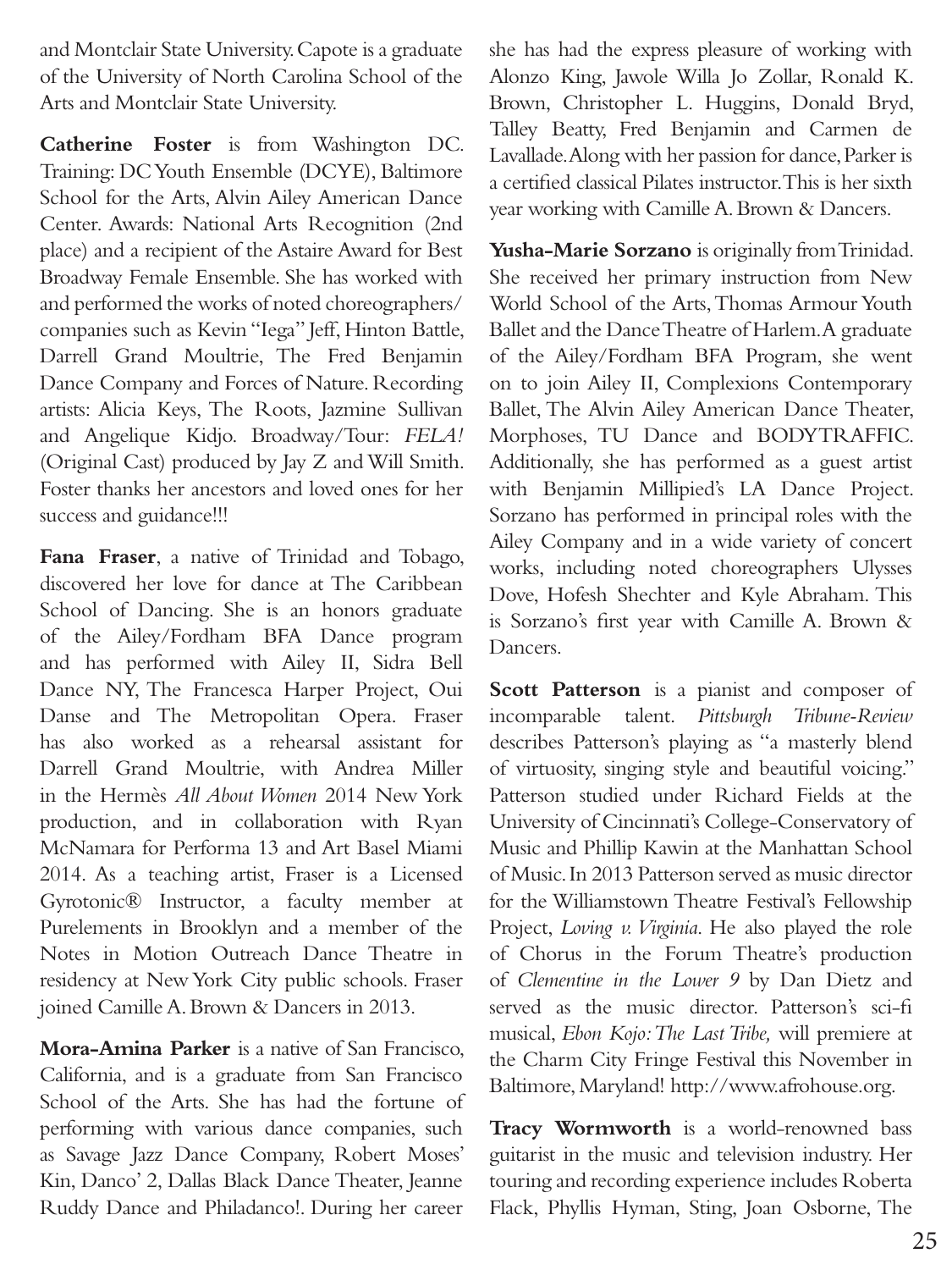### CAMILLE A. BROWN & DANCERS: ABOUT THE ARTISTS (cont'd)

B-52s, Cyndi Lauper, Rachelle Farrell, jazz greats Wayne Shorter and Regina Carter, Lena Horne, Paula Abdul and others. Wormworth was a member of *The Rosie O'Donnell Show* band where she accompanied everyone from Mary J. Blige to Liza Minnelli. Television credits include: *The Conan O'Brien Show*, *The Tonight Show with Jay Leno*, *Late Night with Craig Kilborn*, *The Arsenio Hall Show*, *The Today Show* and *Saturday Night Live.* In addition to working with Camille A. Brown & Dancers, Wormworth plays and tours with The B-52s.

**Robert McIntyre** (production stage manager) is originally from Scranton, Pennsylvania, and works all over the northeast region freelancing in theatre and dance. He has had the opportunity to intern at Williamstown Theatre Festival and Jacob's Pillow Dance Festival, where he served as the production coordinator for their Inside/Out Series. McIntyre has been the stage manager for Stephen Petronio Dance Company, TAKE Dance, Gallim Dance, Encompass New Opera Theatre, Keely Garfield Dance and Damage Dance. Recently, he lit The Student Company and Dance for PD at Mark Morris Dance Group. McIntyre holds a BS dual degree in business management and technical theatre from East Stroudsburg University of Pennsylvania.

**Michael Cole** (lighting supervisor/master electrician) is a lighting designer from Dallas, Texas, where he has worked in such venues as The Dallas Theatre Center, The Rose Marine Theatre and Dallas Children's Theatre. Recent credits include *The Great American Trailer Park X-mas* (Spirit of Broadway), *Soul on Fire* (Kennedy Center), *Tap City* (Symphony Space), *Exit 27* (Sanguine Theatricals)*, Les Misérables, The Great American Trailer Park Musical* (CM Performing Arts Center), *Wasps* (Columbia University) and *Barcode* (Fringe 2013). Cole has also served as the assistant lighting designer for *On The Other Side of The River*

(HERE Arts Center), *A Christmas Story* (Engeman Theatre), *A Midsummer Night's Dream* (American Rep Ballet), *Our Town* (Long Wharf Theatre), *The Lion* (MTC)*, Marathon Cadenzas* (Paul Taylor Dance) and *Innovations* (National Ballet of Canada). www.michaelcole.lighting.

### MODERATORS

**Aimee Cox** is a Cultural Anthropologist who teaches in the African and African American Studies at Fordham University. Her first book is *Shapeshifters: Black Girls and the Choreography of Citizenship* (Duke 2015). Dr. Cox has written articles and book chapters on performance, race and gender in youth culture, and the politics of cultural production. Aimee is a former professional dancer who studied on scholarship at the Dance Theatre of Harlem and toured with Ailey II. Cox is also the founder of BlackLight, a young women of color-led activist art initiative that has produced community-based projects in Detroit, Newark, and New York City.